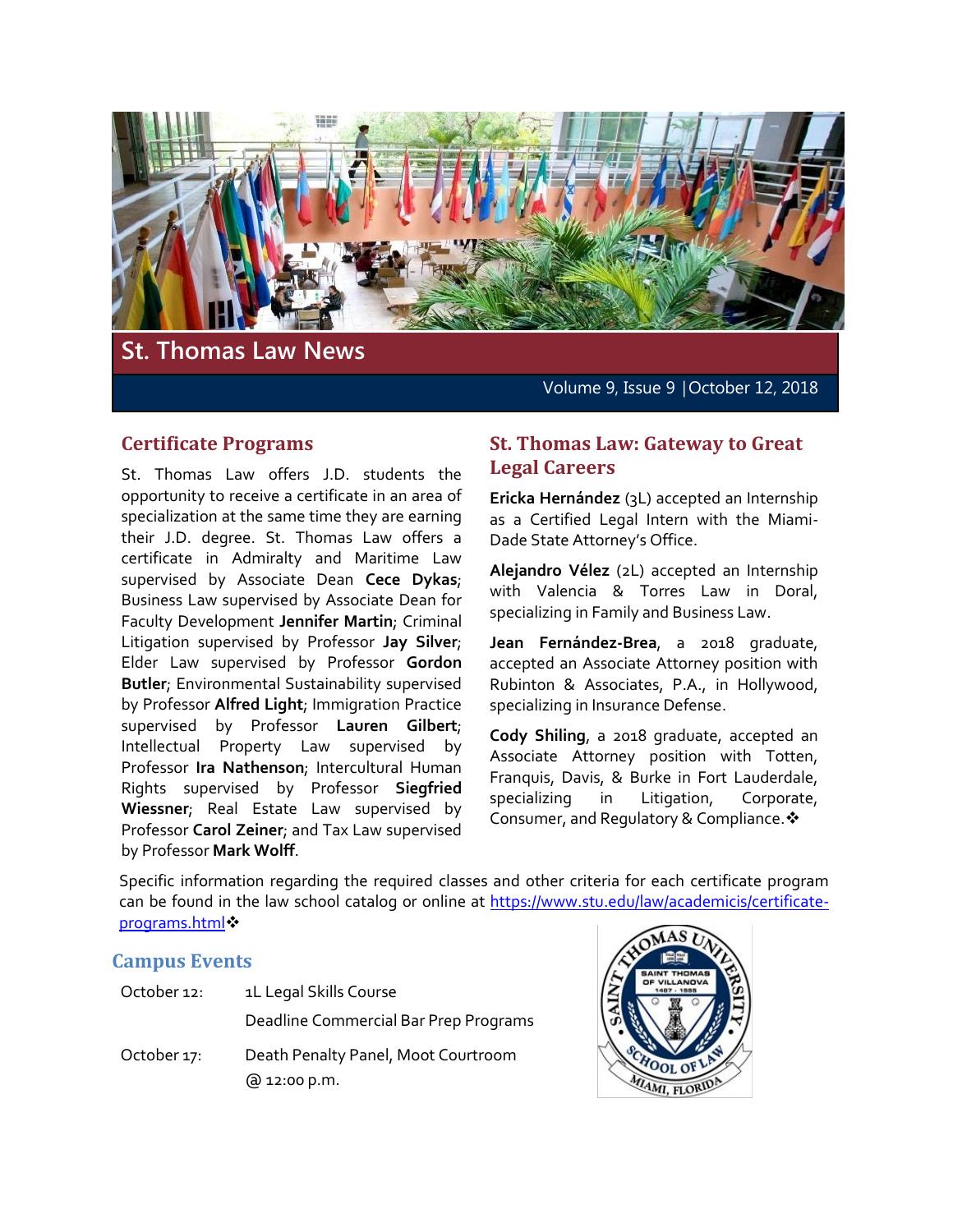| October 17 & | Prayer Meeting, Room 109-A                                      |
|--------------|-----------------------------------------------------------------|
| 18.          | @ 12:00 p.m.                                                    |
| October 19:  | Real Property and Probate Trust<br>Networking Event @ 6:00 p.m. |
| October 25:  | Criminal Law Society L & L, Room 104<br>@ 12:00 p.m.            |

# **Human Trafficking Academy New Team Members**

The John J. Brunetti Human Trafficking Academy would like to introduce its two new team members: **Liza Smoker**, who was hired as Managing Director for the Academy, and **Tessa Juste**, as Graduate Fellow.

Prior to joining the Academy, Liza Smoker was an attorney at the law firm of Rogers, Morris & Ziegler, where she became the first woman partner in the firm's 90-year history. She served as president of the Broward County Bar Association YLS, which was recognized as Affiliate of the Year by the Florida Bar YLD largely due to her leadership.

Liza was formally educated on human trafficking as a student in our own Master of Laws Program in Intercultural Human Rights and through participating twice in our Human Trafficking Academy. Most recently, she spearheaded more than twenty events focused on the harmful effects of pornography



and its link to commercial sexual exploitation as one of the prevalent forms of human trafficking. She led a grassroots campaign to pass Florida House Resolution 157 on this issue, and her efforts came to fruition in February 2018 with bipartisan support. Liza is the Women's History Month Honoree, awarded by the Broward Commission on the Status of Women (2018) and the Paul May Professionalism in Practice Award – Broward County Bar Association (2017).

Tessa Juste graduated *summa cum laude* from our Master of Laws in Intercultural

Human Rights program and is now a J.S.D. candidate. Her doctoral dissertation focuses on vulnerability as an elemental dimension of human trafficking. She attained her J.D. from Fordham University School of Law.



Tessa has long dedicated herself to the advancement of human right: She has analyzed gender-based abuses and migrant workers' rights at the Commission on Human Rights and Administrative Justice in Ghana; she advocated on behalf of LGBTQ foster youth as an intern at Lawyers for Children in New York, and conducted training on same issues in sub-Saharan Africa; and she has participated in a fact-finding mission investigating access to justice for marginalized communities in Bangladesh. Tessa has served as Co-Editor in Chief of the Intercultural Human Rights Law Review. She has assisted in the Glades Detention

Center Project and focused on providing immigration relief for Somalian detainees. She served as coinstructor at the Summer 2018 Human Trafficking Academy.

Their office is located right behind the Registrar and Admissions Offices. Please remember to extend Liza and Tessa a warm welcome to the St. Thomas Law family when you see them.  $\cdot$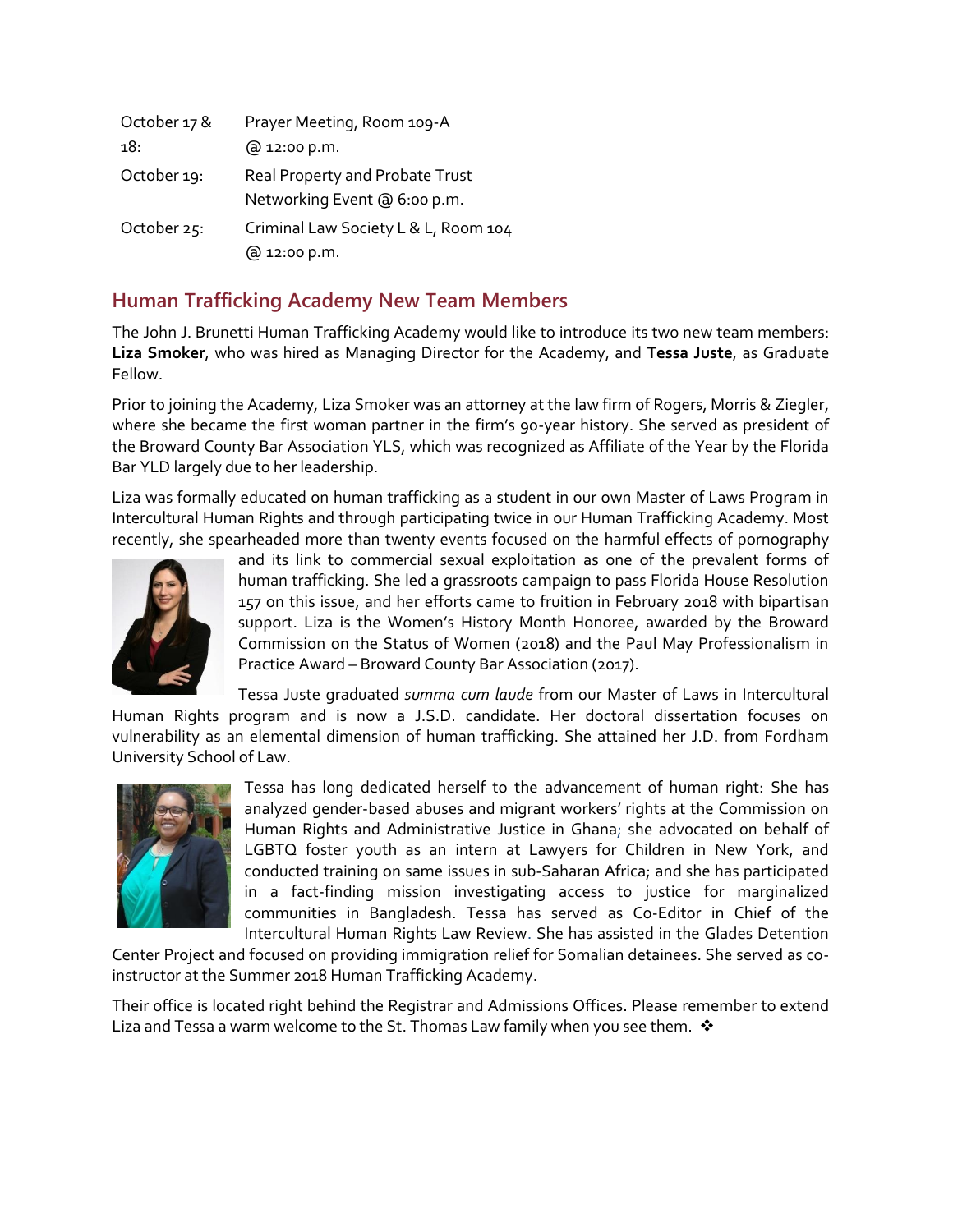# **Zero Tolerance Child Separation Panel**

On October 4, 2018, the Immigration Law Students Association in collaboration with the *Intercultural Human Rights Law Review* held a Lunch and Learn on the Zero Tolerance Child Separation issue with about 30 students in attendance. The Learn and Learn consisted of a panel of speakers including Attorney Jennifer Anzardo Valdes and students **Lucas Aisenberg** (3L), **Stefanie Morse** (3L), and **Florencia Cornu Laport** (2L & 2016 STU Law LL.M. graduate). Attorney Valdes discussed the challenges she face regularly as a result of the Zero Tolerance Policy. Attorney Valdes serves as the Program Director for the Children's Legal Program at AI Justice. She represents unaccompanied immigrant children living in the community, the state foster care system, and immigration shelters. Furthermore, the three student panelists discussed their experiences working with the Karnes *Pro Bono* Project in San Antonio, Texas. The students discussed the negative impact the zero tolerance policy causing parent-child separation has had on the parents, children, and the student volunteers. ❖

### **Fashion Gives Back Fundraiser**

On September 27, 2018, Fashion Gives Back hosted its annual Fundraiser at the Moore Building in Miami's Design District. Fashion Gives Back was created in 2012 by Nicklaus Children's Young Ambassadors (NCYA) members alumni **Ricky Patel** '09 and **Wesley Farrell** '09, partners of Farrell, Patel, Jomarron & Lopez. Farrell and Patel, along with NCYA members, have successfully organized this event throughout the years, raising funds and awareness for the patients of Nicklaus Children's Hospital. Each year, a special patient is honored and invited to walk the runway with the models to remind everyone of our mission. ❖

# **ACC South Florida's 9th Annual Conference**

On September 27, 2018, **Laura Varela** Private Sector Career Counselor and Assistant Dean **Lourdes Fernández** attended the Association of Corporate Counsel (ACC) South Florida 9th Annual Conference at the Marriott Harbor Beach Resort & Spa in Fort Lauderdale. The conference was a great networking opportunity with more than 300 attendees (mainly from top law firms). This year's conference theme was "SUPERCOUNSELORS: Protectors of the Company." \*

### **Student Achievements**

**Mirtha Garcia Álvarez** (2L) completed a Summer Internship with Judge Bernard I. Bober, Seventeenth Judicial Circuit of Florida, Circuit Criminal Division in Fort Lauderdale.

**Marielys Concepción** (2L) completed a Summer Internship with Judge Vance E. Salter, Florida Third District Court of Appeal.

**Layla Nguyen** (2L) completed a Summer Internship with Judge Barry S. Seltzer, United States District Court for the Southern District of Florida, Fort Lauderdale.

**Dominic Scheer** (2L) completed a Summer Internship with Judge Alberto Milian, Eleventh Judicial Circuit of Florida, Circuit Criminal Division in Miami.

### **Alumni(ae) News**

**Rachel A. Canfield**, a 2009 graduate, accepted a Staff Attorney position with the Third District Court of Appeal, Miami.